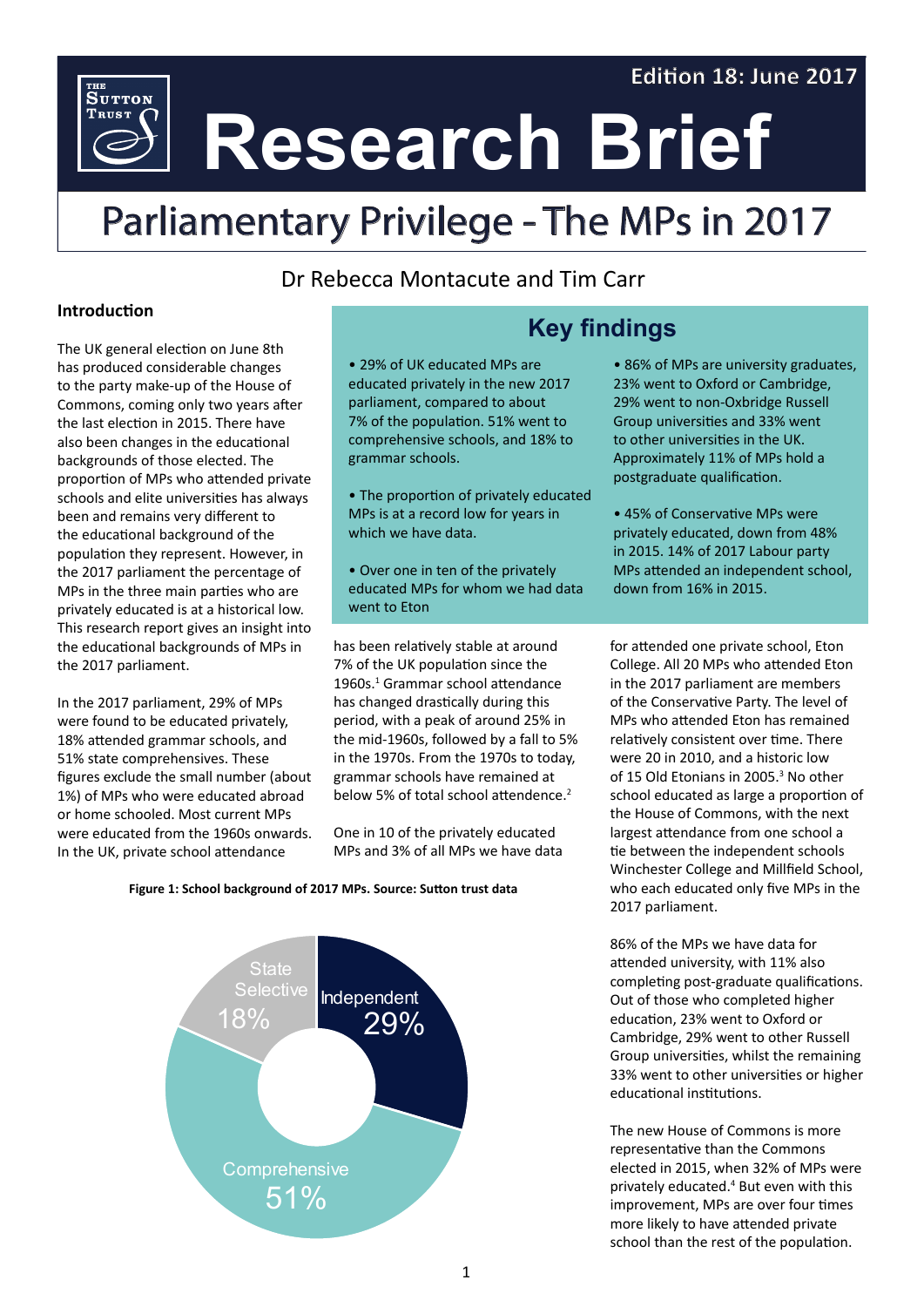However, the downward trend is likely to continue in future. Looking at the number of comprehensively educated MPs, of the 2017 new intake, 67% attended comprehensive schools, an increase on 64% of the 2015 intake.<sup>5</sup>

23% of MPs completed an undergraduate degree at Oxford or Cambridge, compared to less than 1% of the UK population.<sup>6</sup> Of the new MPs who are entering the Commons for the first time in 2017, 17% attended Oxbridge. Whilst it is not surprising that MPs are more likely to have attended top universities, private school pupils are still substantially more likely to gain entry to these institutions. The percentage of Oxbridge students from private schools has decreased, but it still stood at 44% of students at Oxford<sup>7</sup> and 38% at Cambridge<sup>8</sup> in 2015, compared to 7% of the UK population as a whole.

#### **Why does this matter?**

By examining the educational backgrounds of leading figures in British public life, the Sutton Trust hopes to highlight the importance of social mobility and equal opportunities, especially in the top professions. MPs are the population's representatives; they make laws and scrutinise the work of government. Whilst the backgrounds of MPs are gradually becoming more like the population, the pace of change is slow. The social backgrounds of MPs are still vastly different to those of the

#### **Table 1: School background of 2017 MPs by political party. Source: Sutton trust data**

|                  | Comprehensive<br>Independent |     | <b>Selective</b> |  |
|------------------|------------------------------|-----|------------------|--|
| All MPs          | 29%                          | 51% | 18%              |  |
| Conservatives    | 45%                          | 38% | 17%              |  |
| Labour           | 14%                          |     | 18%              |  |
| 27%<br>Lib Dem   |                              | 56% | 11%              |  |
| 6%<br><b>SNP</b> |                              | 88% | 6%               |  |
| Other            | 13%                          |     | 52%              |  |

general population, which may mean that the concerns and priorities of all parts of society are not adequately reflected in parliament. Additionally, MPs are ultimately responsible for national education policy, and it is therefore concerning if a large number of MPs do not have experience of the state education system.

Access to private and grammar schools is related to family income. Students in the top fifth of household incomes make up 50% of private school pupils, whereas those in the bottom 30% of household incomes take up only 8% of places at fee-paying schools in the UK.<sup>9</sup> Grammar schools also under-represent pupils from disadvantaged backgrounds. Previous research by the Sutton Trust has found that a pupil attending a private prep school is ten times more likely to enter a grammar school than a pupil on free school meals.<sup>10</sup>

Access to the UK's top universities is also skewed towards the better-off. Students





who have attended an independent school are 22 times more likely than state school pupils on Free School Meals, and 6 times more likely than all other state school pupils to enter a highly selective university.<sup>11</sup>

Earlier work by the Sutton Trust has shown that pupils from independent schools are not only over-represented in parliament, but throughout the elite professions. In the UK, 74% of High Court judges, 61% of top doctors, 52% of senior bankers, 51% of leading journalists and 48% of civil servants are privately educated.<sup>6</sup> Dominance of the top professions by the privately educated highlights how important it is to prioritise policies which aid social mobility, such as those found in the Sutton Trust's Mobility Manifesto, published in early 2017.<sup>12</sup>

#### **Methodology and data**

We searched for the educational backgrounds of all 650 MPs elected on Thursday 8th June 2017 to the House of Commons. We could find information on secondary school attendance for 96% of MPs, and university education for 98% of MPs. MPs who were educated overseas were not included in our analysis. The analysis was based on 649 declared results at the time of publication.

Information on MPs' educational backgrounds were found primarily from public sources, such as candidates' campaign pages, LinkedIn profiles, Who's Who and local newspaper reports. Where information was not publicly available, we contacted candidates' offices directly. Some of the candidates were happy to provide us with the information. However, several either did not reply, or stated they did not think the information needed to be publicly available.

Schools were classified as comprehensive, state grammar or independent. They were categorised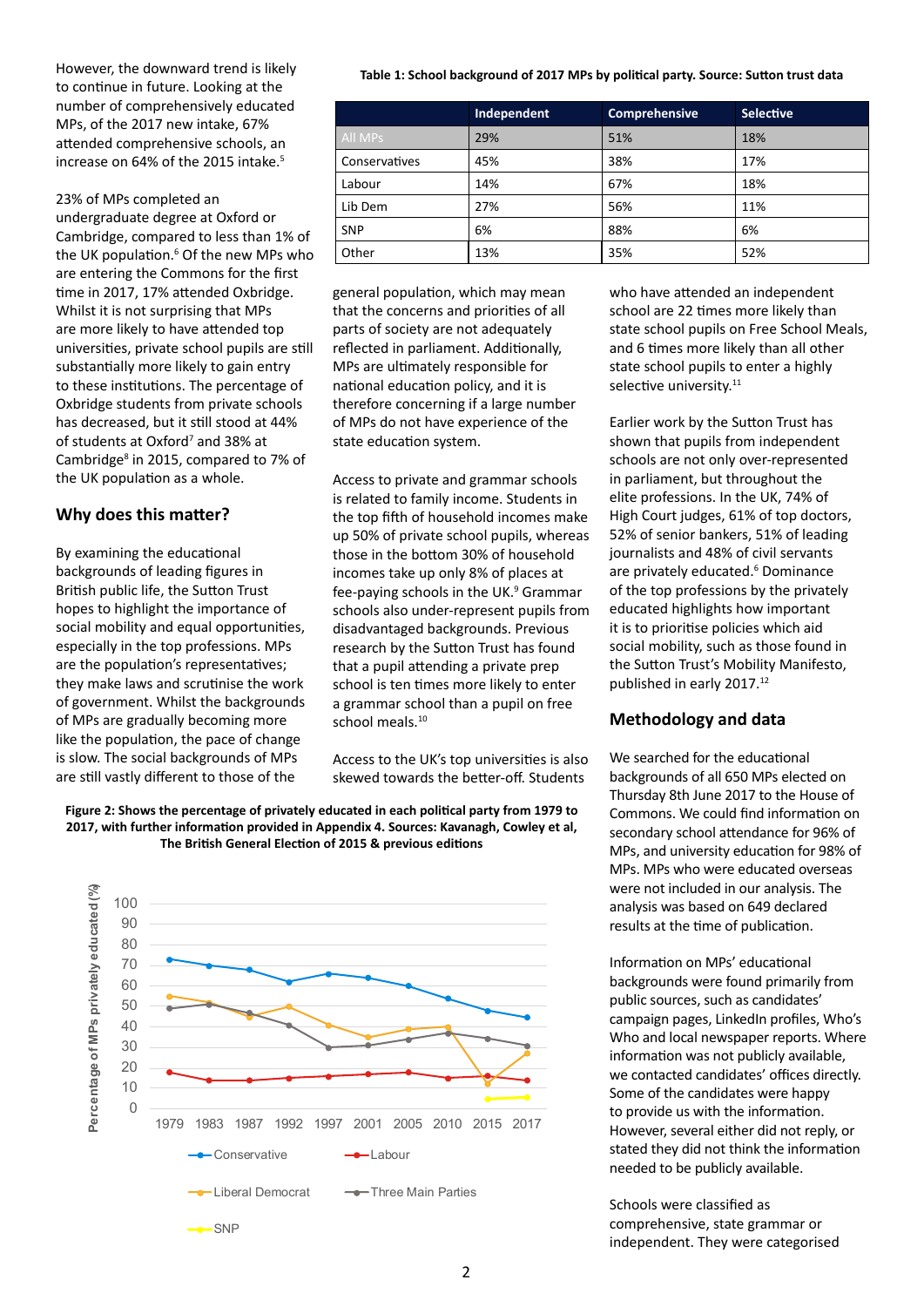by their type in the period when an MP attended the school, as many schools have changed category over time. Universities were categorised as either Oxbridge (Oxford and Cambridge Universities), Russell Group (a group of 24 research intensive Universities), Sutton Trust 30 (a group of highly selective Universities) $13$  or other.

#### **Overall picture: School background**

As shown in Figure 1, 29% of MPs attended independent schools, a drop from 32% in the 2015 parliament.<sup>4</sup> Whilst the number of privately educated MPs has not reduced at every consecutive election, the general trend has been towards a reduction in privately educated MPs over the last few decades.

18% of MPs went to selective state grammar schools, compared to 19% in 2015.<sup>14</sup> Grammar school attendance in England peaked in the 1960s before falling to 5% today. Therefore, the fall in MPs who were educated at grammar schools is likely to be due to the decrease in grammar school attendance among the general population during this period. However, it continues to be the case that a larger number of MPs have attended grammar schools than the population as a whole.

51% of MPs in the 2017 parliament were educated at comprehensive schools, compared to 49% in 2015.<sup>14</sup> The new intake is more likely to have been educated at comprehensive schools (67%) compared to those who were re-elected to their seat from the last parliament (50%).

#### **Figure 3: School background of male and female MPs 2017**



**Male MPs Source: Sutton Trust data**

The percentage of privately educated MPs differs substantially between political parties. 45% of Conservative MPs were privately educated, continuing a downward trend in recent years and down from 48% in 2015. 14% of 2017 Labour party MPs attended an independent school, also down from 16% in 2015. In 2015, the number of privately educated Liberal Democrat MPs had just fallen from 40% in 2010 to 13%, most certainly due to the large reduction in their total numbers. This election, 27% of Liberal Democrat MPs had attended private school. However, the small number of Liberal Democrat MPs may explain the fluctuation between elections. 6% of SNP MPs were privately educated, compared to 5% in 2015, thought their overall number of MPs have fallen significantly. In Scotland as a whole, 7% of MPs were privately educated.

Figure 2 shows the percentage of privately educated MPs in each political party from 1979 to 2017, with further





**Female MPs Source: Sutton Trust data**

information provided in Appendix 4. As well as differences between political parties, this analysis also highlights the differences in educational backgrounds of male and female MPs (Figure 3). 32% of current male MPs are privately educated, compared to only 24% of female MPs. This is despite men and women in the UK attending private schools in roughly equal numbers.<sup>15</sup>

Previous research has found that women do not always benefit equally to men from a private education. Men who attend independent schools earn more than men with the same qualifications who did not attend a private school. However, the same is not true for privately educated women, who earn the same as their equally qualified comprehensively educated counterparts.15 It may be that private school attendance benefits men going into politics in a way it that it does not equally benefit privately educated women, for example through networks formed whilst at school.

#### **Overall picture: Higher education**

In the new House of Commons, 23% of MPs completed their undergraduate degree at Oxbridge, down from 26% in 2015 (Figure 4).<sup>4</sup> A further three MPs did not attend Oxbridge for their undergraduate degree, but completed a Masters or a PhD at one of the institutions. Therefore, 24% of MPs attended Oxbridge at some point in their education. In contrast, fewer than 1% of the general population is estimated to have attended Oxbridge.<sup>6</sup> This is a continuation of the trend seen over the last few parliaments, each of which have seen a reduction in the percentage of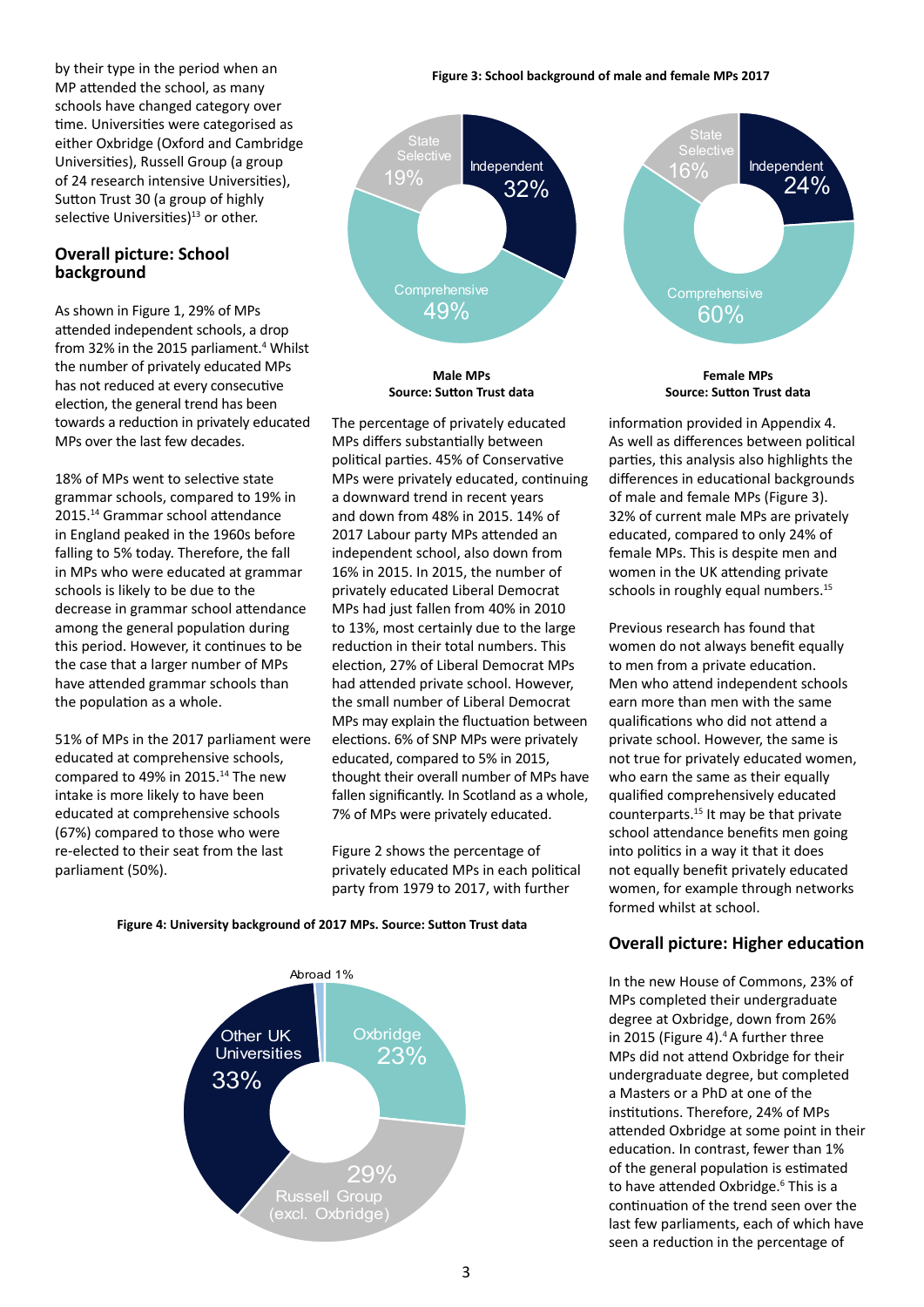Oxbridge educated MPs. A further 29% of MPs completed their undergraduate degrees at Russell Group universities. This is again in contrast to the general population of the UK, of whom only roughly 10% attended a Russell Group institution.6 56% of MPs for whom we had information on their educational background attended a highly selective university, either a Russell Group institution (including Oxbridge) or one of the Sutton Trust 30 universities.

Broken down by political party, 31% of Conservative MPs attended Oxbridge for their undergraduate degree, compared to 20% for Labour and 17% for the Liberal Democrats. None of the SNP MPs we had data for attended Oxbridge. 31% of Labour MPs attended Russell Group universities, compared to 29% of Conservative, 42% of Liberal Democrat and 20% of SNP MPs. Breakdowns of MPs' higher education background for each political party are shown in Table 2, and Oxbridge attendance over time is shown in Figure 5.

#### **Changes over time**

29% of MPs in the new House of Commons were privately educated. This means that the new House is more representative of the wider electorate than that elected in 2015, when 32% of MPs had been to a fee-paying school, and more representative than the 1997 parliament when Tony Blair was first elected as Prime Minister.

This election has seen the resurgence of two-party politics, and this reduction in privately educated MPs has not been driven by either party in particular, with both the Conservatives and Labour seeing a drop in the proportion of their MPs attending independent schools. Amongst the new intake of 98 MPs, 12% of newly elected Labour candidates were privately educated, alongside 29% of Conservatives. With Labour politicians more likely to be state educated than their Conservative counterparts, the

**Figure 5: MP Oxbridge attendance over time**



increase in **L**abour MPs will have contributed to the fall in privately educated MPs in this election.

#### **Conclusions**

Over time, the number of privately educated MPs is gradually decreasing. However, MPs are still far more likely than their constituents to have been privately educated, and the pace of change is slow. At the current rate, it will take almost sixty years (if an election occurs every five years) before the percentage of MPs who are privately educated matches that of today's general population.

MPs are also more likely to have attended an elite university. Whilst it is not surprising that many MPs are well educated, these institutions are still disproportionally attended by the betteroff.<sup>11</sup> Clearly, every young person in the UK does not have an equal opportunity to become an MP.

There are several possible reasons for the over representation of the privately educated in politics. One issue

**Table 2: University Backgrounds of MPs 2017. Source: Sutton Trust data**

|                | Oxbridge | <b>Russell Group (ex-</b><br>cluding Oxbridge) | <b>Other UK</b><br>institutions |  |
|----------------|----------|------------------------------------------------|---------------------------------|--|
| <b>All MPs</b> | 23%      | 29%                                            | 33%                             |  |
| Conservatives  | 31%      | 29%                                            | 28%                             |  |
| Labour         | 20%      | 31%                                            | 37%                             |  |
| Lib Dem        | 17%      | 42%                                            | 0%                              |  |
| <b>SNP</b>     | 0%       | 20%                                            | 43%                             |  |

is whether comprehensively educated pupils have equal access to learn about and become engaged in politics at school. Citizenship has been part of the national curriculum since 2002. The classes aim to improve political literacy, and teach pupils about democracy and government. However, in the last assessment by Ofsted on the subject's provision, teaching of citizenship was rated as not good enough in one quarter of the secondary schools visited.<sup>16</sup>

This is in stark contrast to many of the top independent schools, which often provide extensive opportunities to learn about politics. For example, Eton has a student run political society which hosts talks from MPs<sup>17</sup> and political journalists<sup>18</sup> for its students, and 3% of all MPs were educated there. Private schools also often offer a variety of other extracurricular activities which help to develop skills which are sought after in politics, such as self-confidence, public speaking and debating. Conversely, state school pupils have been found to be twice as likely as independent school pupils to report their school does not provide access to these activities.19

Another possible factor is whether those on low and middle incomes have equal opportunities to gain experience in politics. In the 2015 House of Commons, 25% of MPs had previously worked in politics before running for office.<sup>20</sup> Jobs in politics, such as working in an MP's office, can be vital for a potential candidate to gain experience and form contacts within a political party. There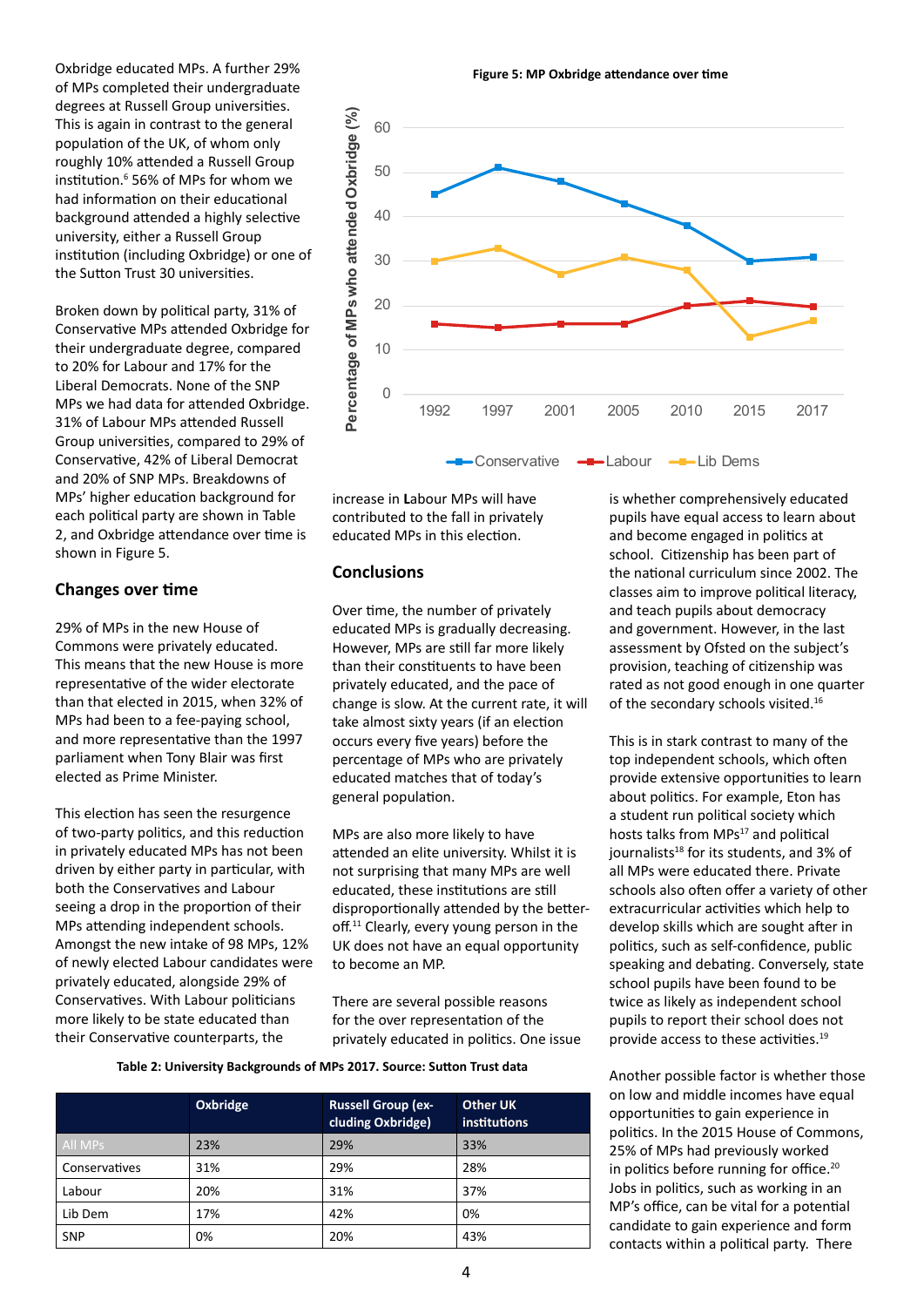are some important instances of good practice which have helped to open up these roles, such as the Speaker's Parliamentary Placement Scheme, which provides ten paid internships in parliament for those who would not have access to traditional routes of entry. However, in many other cases, the opportunity to work for an MP may not be open to all. For example, concerns have been raised over MPs' use of unpaid internships.<sup>21</sup> It may also be the case that opportunities which involve working in Westminster put off candidates from low and middle incomes, due to the high cost of living in London. Very little information is available on the backgrounds of the

people who work for MPs, so it is difficult to know how representative individuals in those roles are of the overall population.

The financial cost of running as an MP is another potential barrier for those on low and middle incomes hoping to join the House of Commons. Research on Conservative candidates from the 2005 election estimated the cost of becoming a candidate, running a campaign and lost earnings during the process stood at roughly £34,000 of personal expenses per candidate.<sup>22</sup> For those on lower and middle incomes, this cost may prevent them from standing for parliament. Again, more information is needed to

fully understand how financial costs affect the background of MPs.

Enabling those from less privileged backgrounds to fulfil their potential, in politics or in any other profession, should be a priority for all political parties. The Sutton Trust's Mobility Manifesto provides ten practical steps for the 2017 intake of MPs to reduce educational inequality and improve social mobility in the UK.<sup>12</sup> Specific steps which could be taken to help the House of Commons become more representative of the population it seeks to represent are outlined below.

# **Recommendations**

**1.** The provision of citizenship education should be improved in state schools, to create a better understanding of politics, democracy and government.

2. Opportunities to take part in extracurricular activities which help to develop skills which are valued in politics, including debating and public speaking, and e skills such as self-confidence should be expanded in state schools.

3. All internships, including those working for MPs or political parties, should pay at least the Minimum Wage (£7.05 for 21 to 24 year olds) and preferably the Living Wage (£9.75 in London, £8.45 in the rest of the UK) if longer than one month. All internships should also be advertised publicly, and recruitment practices should be fair, transparent and based on merit.

4. When employing staff, MPs should draw up shortlists which include candidates from the local area. This would help to combat issues around networking and would allow the makeup of the MPs' staff to reflect that of the local population.

5. The socio-economic backgrounds of staff working for MPs and political parties should be monitored and anonymously reported.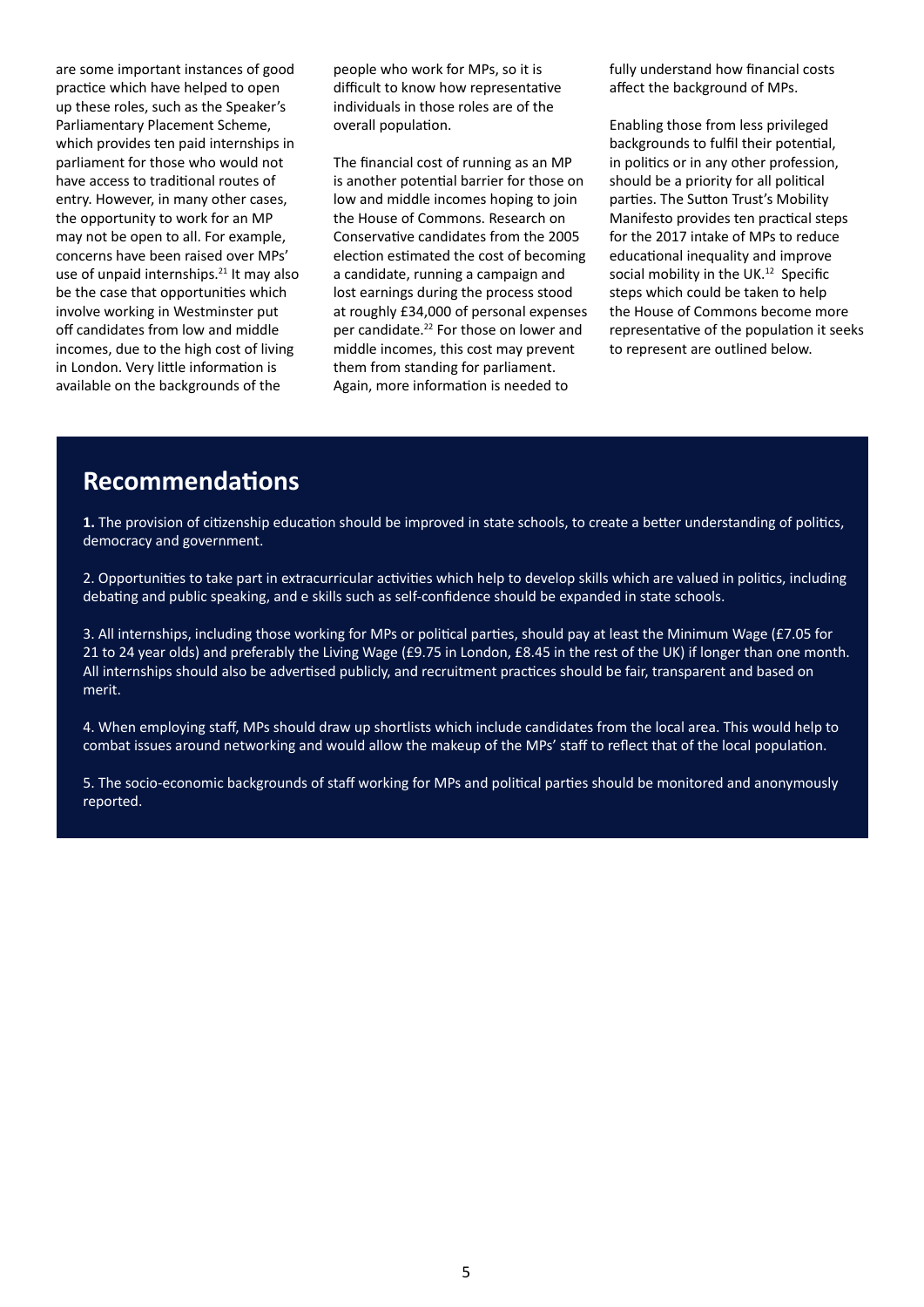#### **Acknowledgements**

This report was produced with the help of data collection by Urte Macikene

#### **References**

*1*. Institute for Fiscal Studies, Ryan, C. & Sibieta, L. *Private schooling in the UK and Australia.* (2011).

- 2. House of Commons Library. *Grammar school statistics.* (2017).
- 3. Sutton Trust. *The Educational Backgrounds of Members of Parliament in 2010*. (2010).
- 4. Cowley, P. & Kavanagh, D. *The British general election of 2015*. (2015).
- 5. Sutton Trust. P*arliamentary Privilege The MPs 2015.* (2015).

6. Kirby, P. *Leading People 2016 - The educational backgrounds of the UK professional elite.* (2016).

7. *Undergraduate admissions statistics 2015* | University of Oxford. (2016). Available at: https://www.ox.ac.uk/about/facts-andfigures/admissions-statistics/undergraduate?wssl=1.

8. University of Cambridge. *Undergraduate Admissions Statistics 2015*| University of Cambridge. (2016). Available at: https:// www.undergraduate.study.cam.ac.uk/sites/www.undergraduate.study.cam.ac.uk/files/publications/undergrad\_admissions\_statistics\_2015\_cyle.pdf.

9. Broughton, N., Ezeyi, O., Hupkau, C., Keohane, N. & Shorthouse, R. *Open Access, an independent evalutation*. (2014).

- 10. Cullinane, C. *Gaps in Grammar.* (2016).
- 11. Sutton Trust. *Responding to the new landscape for university access.* (2010).
- 12. Sutton Trust. *Mobility Manifesto 2017.* (2017).
- 13. Sutton Trust. *Degrees of Success*. (2011).
- 14. Sutton Trust : *Parliamentary Privilege The MPs 2015.* (2015).
- 15.Independent Schools Council. *ISC Census and annual report 2017.* (2017).
- 16. Ofsted. *Citizenship consolidated?* (2013).

17. Keith Vaz - Political Society | Eton College. 2013 Available at: http://www.etoncollege.com/newsarticle.aspx?id=887.

18. Mr Adam Boulton, Political Editor at Sky News - Political Society | Eton College. 2010 Available at: http://www.etoncollege. com/newsarticle.aspx?id=375.

19 Birdwell, J., Scott, R. & Koninckx, D. Demos: *Learning by doing.* (2015).

20. Hunter, P. & Holden, D. *Who governs Britain – a profile of MPs in the 2015 parliament.* (2015).

21. BBC News. MPs 'secretly hiring unpaid interns' - BBC News. (2014). Available at: http://www.bbc.co.uk/news/uk-politics-26968102.

22. Iain Dale. ConservativeHome: *The costs of being a candidate.* (2006). Available at: http://conservativehome.blogs.com/goldlist/2006/08/the\_costs\_of\_be.html.

Note – Percentages are rounded, so may not add up to 100%